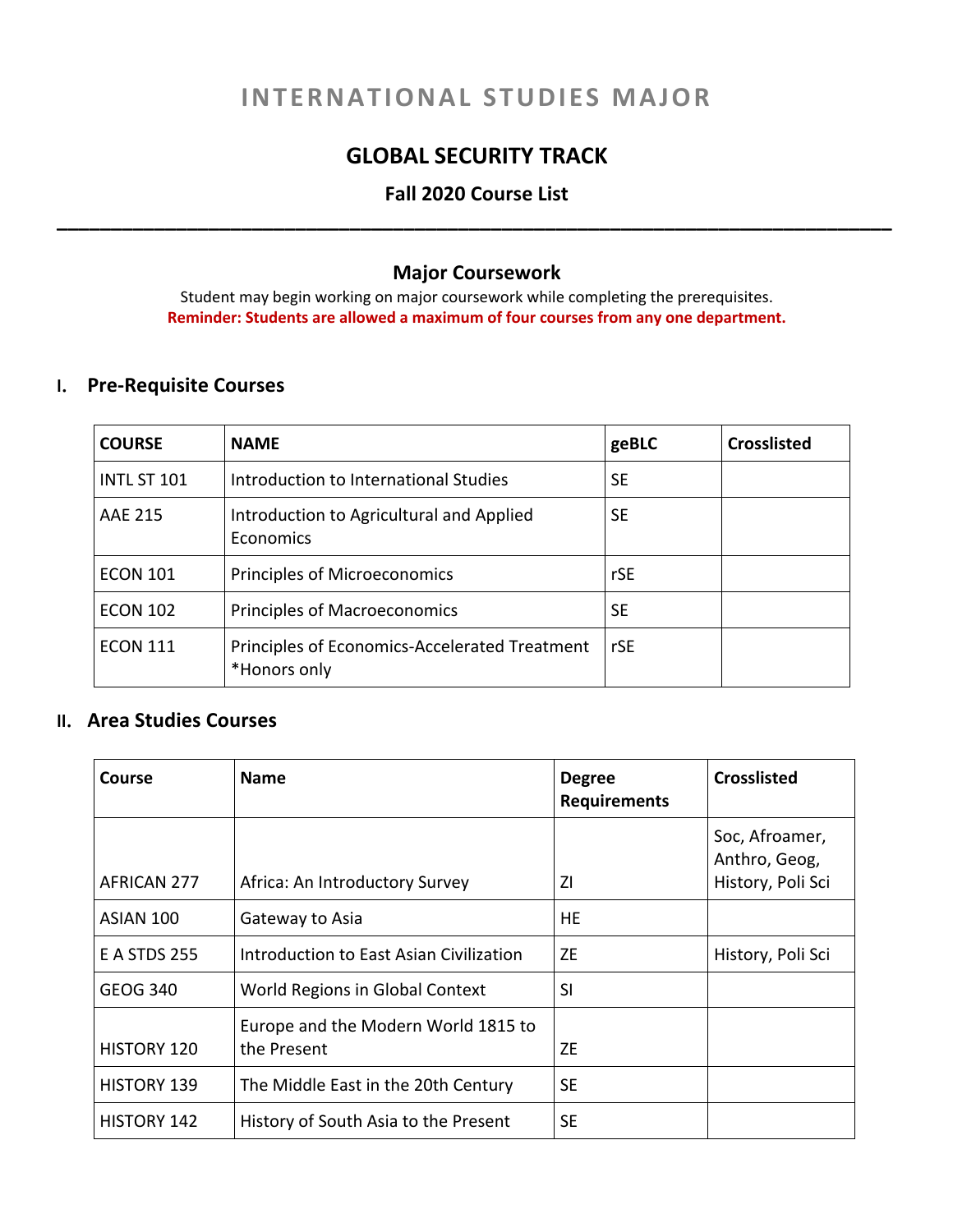| HISTORY 244 | Introduction to Southeast Asia: Vietnam<br>to the Philippines    | <b>HSE</b> | Geog, LCA, Poli<br>Sci, Soc |
|-------------|------------------------------------------------------------------|------------|-----------------------------|
| HISTORY 342 | History of the Peoples Republic of<br>China, 1949 to the Present | <b>SA</b>  |                             |

# **III. Track Core in Global Security:** *Need 2 courses total in the major.*

| Course             | <b>Name</b>                                                                      | <b>Degree</b><br>Requiremen<br>ts | <b>Crosslisted</b> |
|--------------------|----------------------------------------------------------------------------------|-----------------------------------|--------------------|
| ASIAN 630          | Seminar: Communism, Anarchism, Other                                             | НA                                |                    |
| <b>INTL ST 401</b> | Topics in Global Security: Revolution and<br>Insurgency in Theory and Experience |                                   |                    |
| INTL ST 601        | Topics in Global Security: Refugees in Global<br>Context                         | A                                 |                    |
| POLI SCI 359       | Problems in American Foreign Policy                                              | <b>SD</b>                         |                    |
| SOC 626            | Social Movements                                                                 | <b>SA</b>                         |                    |

# **IV. Issues in Global Security Track.** *15 credits of coursework from this list.*

NOTE: Make sure to check the pre-requisites for the courses listed below. Cross-listed departments are noted in the right-hand column. You are not able to double dip within the major, a class can either be track core or issues but not *both.*

| <b>Course</b>           | <b>Name</b>                                         | <b>Degree</b>       | <b>Crosslisted</b> |
|-------------------------|-----------------------------------------------------|---------------------|--------------------|
|                         |                                                     | <b>Requirements</b> |                    |
| <b>AAE 319</b>          | The International Agricultural Economy              | SI                  |                    |
|                         | Economic Growth and Development in                  |                     |                    |
| <b>AAE 473</b>          | Southeast Asia                                      |                     | Econ               |
| ASIAN 335               | The Koreas: Korean Wars to 21 <sup>st</sup> Century | ΖI                  | History            |
| <b>ECON 467</b>         | International Industrial Organizations              | <b>SA</b>           |                    |
| <b>ED POL 240</b>       | <b>Comparative Education</b>                        | SI                  |                    |
|                         | Politics and Gender Rights in the Middle            |                     |                    |
| <b>GEN &amp; WS 320</b> | East                                                | SI                  |                    |
| <b>GEN &amp; WS 643</b> | Women and Politics in a Global Context              | <b>SA</b>           | Poli Sci           |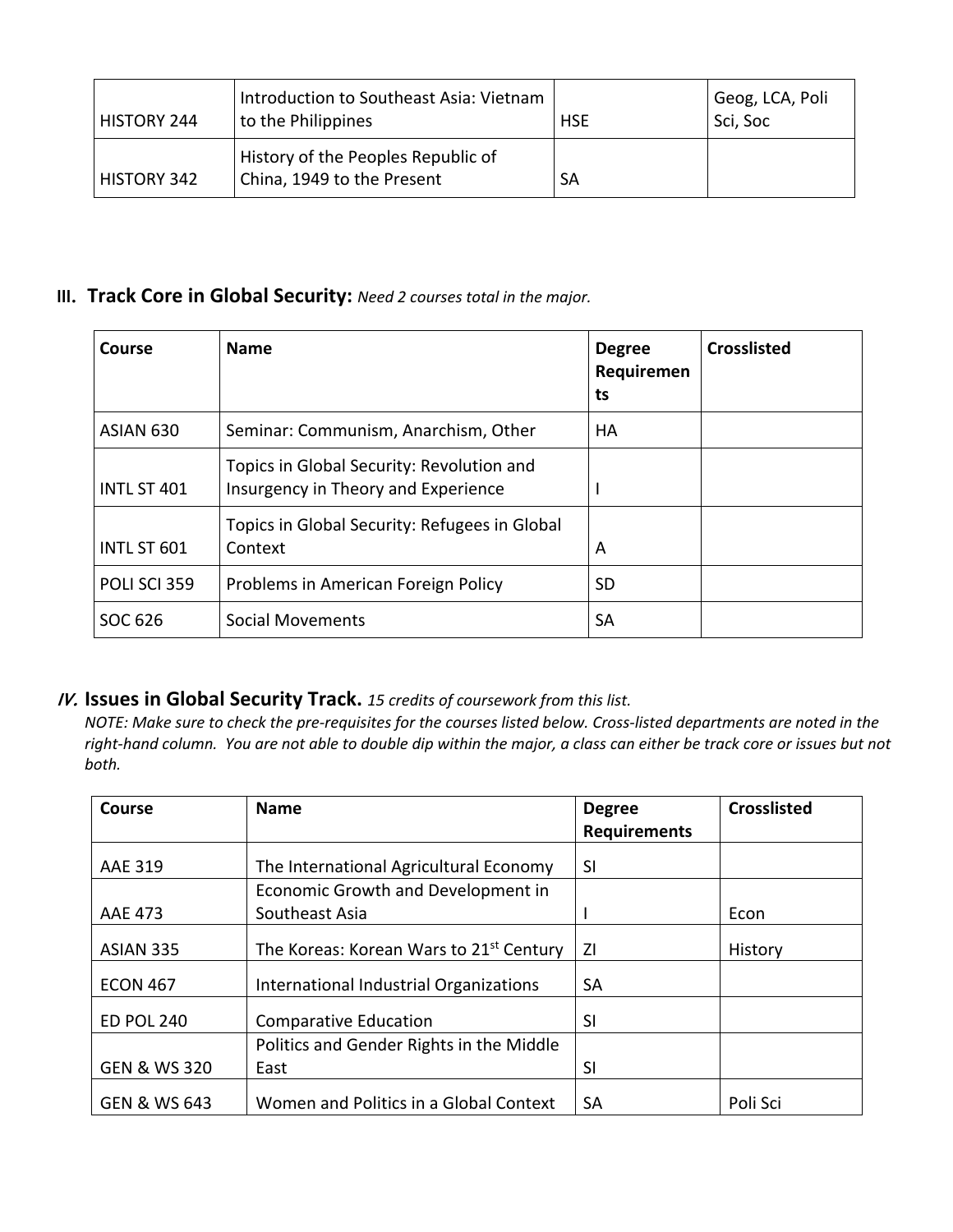|                     | Living in the Global Environment: An<br>Introduction to People-Environment |            |                                |
|---------------------|----------------------------------------------------------------------------|------------|--------------------------------|
| <b>GEOG 139</b>     | Geography                                                                  | <b>SE</b>  | <b>Envir St</b>                |
| <b>GEOG 318</b>     | <b>Introduction to Geopolitics</b>                                         | SI         |                                |
| <b>GEOG 339</b>     | <b>Environmental Conservation</b>                                          | SI         | <b>Envir St</b>                |
| <b>GEOG 340</b>     | World Regions in Global Context                                            | SI         |                                |
| <b>GEOG 358</b>     | Human Geography of Southeast Asia                                          | SI         |                                |
| GEOSCI 411          | <b>Energy Resources</b>                                                    | PI         | <b>Envir St</b>                |
| HISTORY 319         | The Vietnam Wars                                                           | SI         | Asian Lang.<br>Culture         |
| HISTORY 456         | Pearl Harbor & Hiroshima: Japan, the US<br>& The Crisis in Asia            | SD         |                                |
| <b>INTL BUS 462</b> | Latin American Economic Development                                        | SA         | Econ, AAE                      |
| INTL ST 335         | <b>Globalization and Education</b>                                         | <b>SE</b>  | Ed Pol, Relig St               |
| INTL ST 535         | Women's Global Health and Human<br>Rights                                  | <b>BSA</b> | <b>GEN &amp; WS</b>            |
| <b>JOURN 617</b>    | Health Communication in the<br>Information Age                             | <b>SA</b>  | L Sc Com, Com<br>Arts, Fam Com |
| <b>JOURN 618</b>    | <b>Mass Communication and Political</b><br>Behavior                        | SA         |                                |
| LEGAL ST 409        | Human Rights in Law and Society                                            | SA         |                                |
| <b>NUTR SCI 203</b> | Introduction to Global Health                                              | <b>SE</b>  | Agronomy,<br>Entom             |
| POLI SCI 340        | The European Union: Politics and<br><b>Political Economy</b>               | SD         |                                |
| POLI SCI 345        | <b>Conflict Resolution</b>                                                 | <b>SA</b>  |                                |
| POLI SCI 347        | Terrorism                                                                  | SI         |                                |

V. Electives. Select approximately three courses from the ISSUES list of any Option. Take enough credits to total 35 *for the major.*

You are viewing the International Studies: Global Security course list for Fall 2020. Please verify method of instruction and guide information for each class in the UW-Madison course guide. Where there is a discrepancy, the course guide is the official record.

Questions? Visit: http://www.ismajor.wisc.edu/about/current-students/frequently-asked-questions/